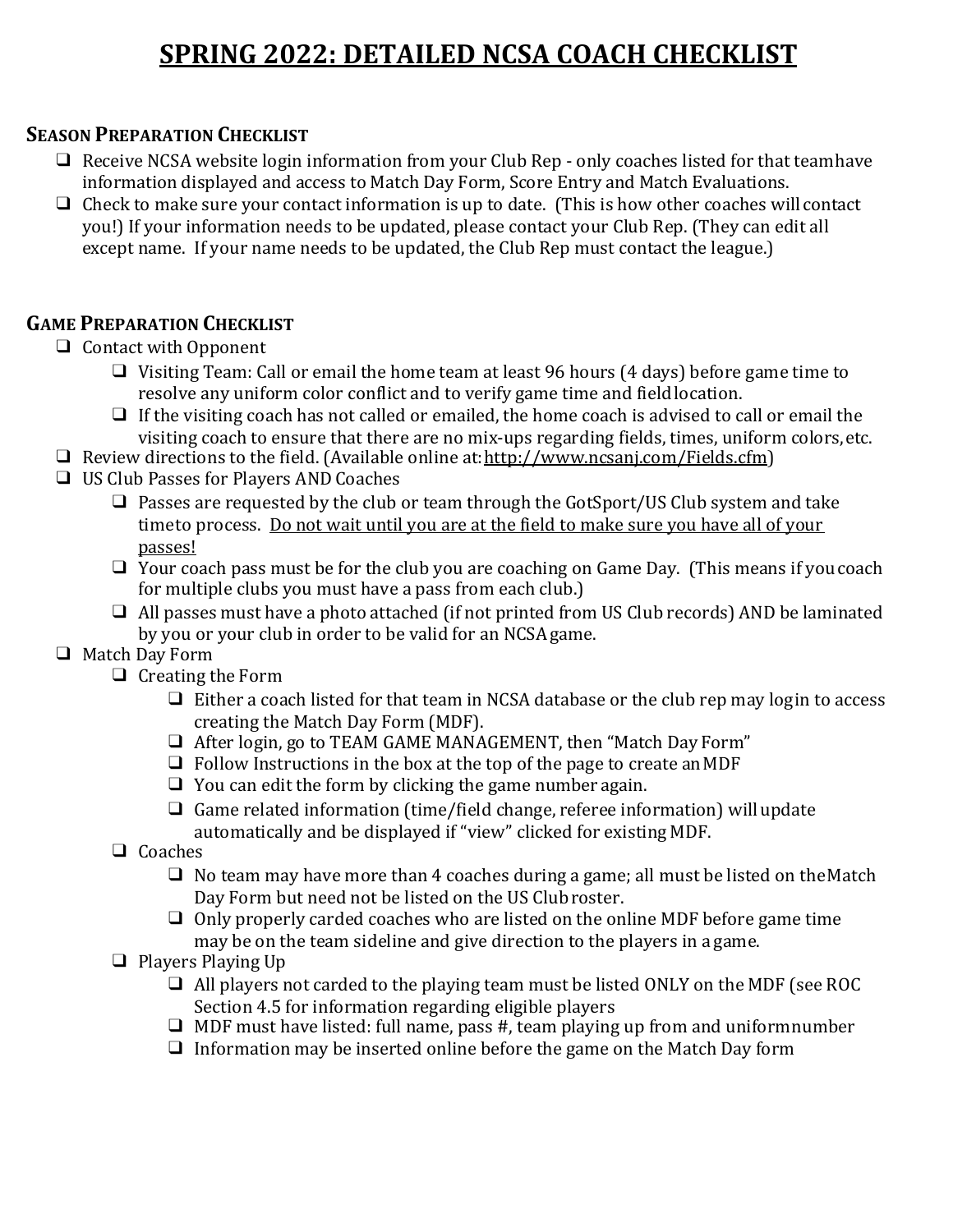#### **GAME PREPARATION CHECKLIST (CONTINUED)**

- $\Box$  US Club Roster
	- Rosters must be League approved and uploaded to the NCSA site (view your roster on the NCSA website, go to TEAM GAME MANAGEMENT, View/Print Active USClub Roster). Roster must be the "Northern Counties Soccer Association of NJ (NSCA) Official Roster" that has been watermarked by the league. Rosters without a watermark are NOT eligible for NCSA game use.
	- $\Box$  Guest players are not allowed in the NCSA.
		- ❑ Players playing up are not guest players.
		- ❑ Players playing up must be noted on the MDF as outlinedabove.
	- ❑ All information on the watermarked roster must be current. If a player card shows as EXPIRED or NO CARD or anything other than a valid expiration date, the player will notbe permitted to play.
	- ❑ Uniform numbers and coach and player pictures must be on the roster

## **GAME DAY: WHAT TO HAVE AT THE FIELD**

- ❑ US Club NCSA Passes for Players AND Coaches
- ❑ Referee Fees
	- $\Box$  Each team is expected to bring exact change to pay each referee or pay referees via venmo
	- $\Box$  U10 and under = half of center
		- ❑ AR's are typically not assigned for U10 and younger; however, if scheduling of U11or older small sided is mixed with U10 and younger small sided, then AR's may be assigned for referee assignment continuity. Your MDF will reflect thatassignment. This should be checked by viewing MDF just before game time as information is constantly updated.
	- $\Box$  U11 and up = half of center + half of each AR
- $\Box$  Properly inflated game balls (if you are the home team)
- $\Box$  Medical release forms for all players

## **GAME DAY: WHAT TO CHECK BEFORE LEAVING THE FIELD**

- ❑ Collect passes from officials and **COUNT THEM** to make sure that you received all back.
- ❑ Confirm score with the referee.
- ❑ Clean up your team and spectator area as required by NCSArules.

#### **GAME DAY: WHAT TO DO AFTER LEAVING THE FIELD**

- ❑ Score Entry
	- ❑ The winning team must record the score online by logging in to the NCSA website go to TEAM GAME MANAGEMENT, then click "Score Entry" within 4 hours of completion of thegame,
	- $\Box$  In case of a tie, the home team must record the score within 4 hours.